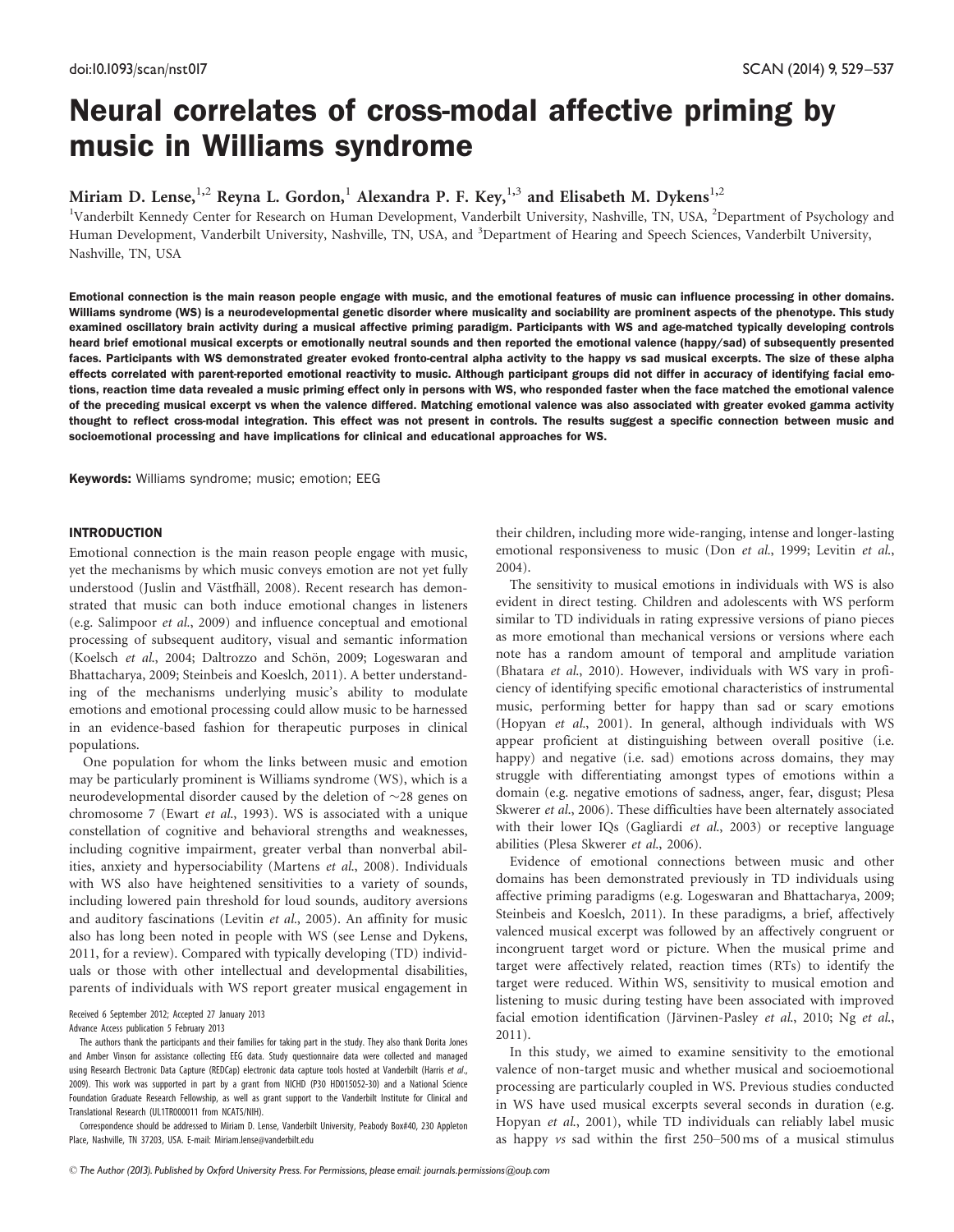[\(Peretz](#page-7-0) et al[., 1998](#page-7-0)). We used electroencephalogram (EEG) oscillatory activity in response to brief musical excerpts to measure the immediacy of musical emotion processing in WS. EEG oscillatory activity offers millisecond-level temporal resolution and provides information about how brain activity at different frequencies evolves over short time periods, therefore shedding light on neural processes apart from and complementary to behavioral responses. It has been proposed that examining oscillatory activity in specific frequencies may better represent activity associated with specific sensory and cognitive processes than traditional event-related potentials (ERPs), which may reflect superposition of multiple EEG processes ([Senkowski](#page-7-0) et al[., 2005](#page-7-0)). Because neural oscillations in the alpha (8–12 Hz) and gamma (25 Hz and above) band frequencies have been previously linked to perceptual processes that were of particular interest, the study was designed with time-frequency method of EEG analysis in mind.

We were specifically interested in whether brief auditory excerpts would generate changes in evoked alpha-band activity that reflects sensory, attentional and affective processing (e.g. [Wexler](#page-8-0) et al., 1992; Schürmann et al.[, 1998;](#page-7-0) Kolev et al[., 2001\)](#page-7-0). Increases in alpha-band activity within 0–250 ms have been reported in response to auditory stimulus processing (Kolev et al[., 2001\)](#page-7-0) and are sensitive to spectral and temporal characteristics of sound stimuli in TD children and adults [\(Shahin](#page-7-0) et al.[, 2010](#page-7-0)). For example, earlier phase locking in alpha band occurs in response to sounds with faster vs slower temporal onsets, whereas greater phase locking is seen for spectrally complex musical tones vs pure tones [\(Shahin](#page-7-0) et al., 2010). Moreover, in response to longer musical excerpts, alpha-band activity has been associated with the valence and arousal of the music. Greater alpha power [\(Baumgartner](#page-7-0) et al[., 2006](#page-7-0)) and increased coherence (Flores-Gutiérrez et al[., 2009](#page-7-0)) are reported in response to positively valenced music or audiovisual stimuli, while suppression of right frontal alpha power occurs during high arousal music [\(Mikutta](#page-7-0) et al.[, 2012\)](#page-7-0). We hypothesized that both the WS and TD groups would demonstrate greater evoked alpha-band activity to the happy and sad musical excerpts vs neutral environmental sounds, reflecting discrimination of emotional music from non-emotional noise. We also hypothesized that increased sensitivity to musical affect in participants with WS would be evident in greater evoked alpha-band activity differences to the happy vs sad valenced musical primes than would be seen in the TD group. Furthermore, we predicted that greater alpha-wave activity would correlate with parent-rated emotional reactivity to music (Hypothesis 1: Musical Valence).

Performance on the affective priming task also served to measure the potential coupling of musical and socioemotional information in WS. We examined whether the musical primes would influence subsequent processing of emotionally valenced faces. We focused on happy and sad emotions because prior research indicates that individuals with WS are similar to TD individuals in their proficiency in recognizing these basic emotions ([Plesa Skwerer](#page-7-0) et al., 2006). We hypothesized that individuals with WS and TD participants would be more accurate and faster at identifying facial emotions that were congruent with the valence of the preceding musical prime, but that these differences would be more pronounced in the WS vs TD group (Hypothesis 2: Affective Priming-Behavior).

Furthermore, in light of the growing literature indicating the role of gamma-band activity in cross-modal binding (e.g. [Senkowski](#page-7-0) et al., [2008](#page-7-0); [Willems](#page-8-0) et al., 2008), we also examined evoked gamma-band activity to the emotional facial targets as an index of emotional music–face connections. In TD individuals, increased gamma-band activity is seen when individuals combine information across sensory modalities such as with multisensory stimuli (e.g. simultaneously presented pure tone and visual grid; [Senkowski](#page-7-0) et al., 2005) or successively presented congruent stimuli (e.g. image of a sheep followed by 'baa'

sound; [Schneider](#page-7-0) et al.[, 2008\)](#page-7-0). This gamma-band activity is thought to reflect synchronization of neural activity to promote coherence across modalities so that individuals can better navigate their environment (e.g. [Schneider](#page-7-0) et al., 2008; [Senkowski](#page-7-0) et al., 2008). On the basis of prior evidence of enhanced emotional perception in response to multimodal stimuli that combine emotionally congruent visual and auditory information compared with that of the unimodal stimuli [\(Baumgartner](#page-7-0) et al., 2006), we hypothesized greater gamma-band activity in response to congruent musical prime–face target pairs. We predicted that differences in gamma-band activity would be greater in the WS than in the TD group, due to the greater sensitivity to musical emotion and increased interest in faces, and the links between musical and social emotion reported in WS (Hypothesis 3: Affective Priming-EEG).

## **METHODS**

## **Participants**

Participants included 13 young adults with WS and 13 age- and sex-matched TD control individuals. Participants with WS were recruited from a residential summer music camp, while TD participants were recruited from the community. The groups did not differ in age, gender or handedness as determined by the Edinburgh Handedness Inventory ([Oldfield, 1971\)](#page-7-0) (Table 1). Intellectual functioning was assessed using the Kaufman Brief Intelligence Test, 2nd edition (KBIT-2; [Kaufman and Kaufman, 2004](#page-7-0)). As expected, participants with WS had lower KBIT-2 IQ scores than TD participants, and they also showed the expected verbal-greater-than-non-verbal-IQ discrepancy  $[t(12) = 2.287, P = 0.041].$ 

TD participants and parents of participants with WS completed the Music Interest Scale (MIS; [Blomberg](#page-7-0) et al[., 1996\)](#page-7-0). The MIS consists of 14 items rated on a 6-point rating scale, where a 0 rating corresponds to 'Does not describe' and a 5 rating corresponds to 'Describes perfectly'. The MIS taps three subscales measuring Musical Interest (e.g. 'My child is always listening to music'), Skills (e.g. 'My child has a good sense of rhythm') and Emotional Reaction to Music (e.g. 'Music makes my child happy'). Cronbach's  $\alpha$  for the total score and three subscales are 0.92 (Total), 0.76 (Interest), 0.90 (Skills) and 0.86 (Emotional Reactions) [\(Blomberg](#page-7-0) et al., 1996). TD and WS participants did not differ in musicality on any of the MIS subscales or total score (Table 1).

All participants were reported to have normal hearing and normal or corrected-to-normal vision. Another seven individuals with WS and four controls completed the EEG paradigm but were excluded from analyses because of unusable EEG data (due to blinks or other motion artifacts). The study was approved by the institutional review board of the university. TD controls and parents or guardians of WS

| Table 1 Demographic information for TD and WS groups |
|------------------------------------------------------|
|------------------------------------------------------|

| $t_{24} = 0.261, P = 0.796$<br>$27.1 + 7.1$<br>$27.7 + 6.0$<br>Age<br>$\chi^2 = 0$ , $P = 1.0$<br>Gender (% male)<br>61.5<br>61.5<br>$t_{24} = 0.002$ , $P = 0.983$<br>Handedness (LO)<br>$0.6 + 0.3$<br>$0.6 + 0.7$<br>$t_{23} = 9.463$ , $P < 0.001$<br>Total 10*<br>$115.2 + 12.2$<br>$67.5 + 14.1$<br>$t_{23} = 7.032, P < 0.001$<br>Verbal 10 <sup>*</sup><br>$113.7 + 13.2$<br>$75.7 + 13.7$<br>$t_{24} = 8.842, P < 0.001$<br>Nonverbal IO*<br>$115.2 + 12.2$<br>$66.3 + 15.7$<br>$t_{24} = -1.398, P = 0.175$<br>MIS total<br>$46.2 + 16.1$<br>$53.6 + 10.6$<br>$t_{24} = -1.801, P = 0.084$<br>MIS interest<br>$16.6 + 6.6$<br>$20.5 + 4.3$<br>MIS skills<br>$t_{24} = -1.489, P = 0.150$<br>$12.7 + 5.8$<br>$15.5 + 3.7$<br>$t_{24} = -0.372$ , $P = 0.714$<br>MIS emotion<br>$16.8 \pm 5.7$<br>$17.5 + 3.6$ | TD $(n=13)$ | WS $(n = 13)$ | Difference |
|------------------------------------------------------------------------------------------------------------------------------------------------------------------------------------------------------------------------------------------------------------------------------------------------------------------------------------------------------------------------------------------------------------------------------------------------------------------------------------------------------------------------------------------------------------------------------------------------------------------------------------------------------------------------------------------------------------------------------------------------------------------------------------------------------------------------|-------------|---------------|------------|
|                                                                                                                                                                                                                                                                                                                                                                                                                                                                                                                                                                                                                                                                                                                                                                                                                        |             |               |            |

IQ scores from KBIT-2.

LQ, laterality quotient from Edinburgh Handedness Inventory; MIS, Music Interest Scale.

 $*P < 0.001$ .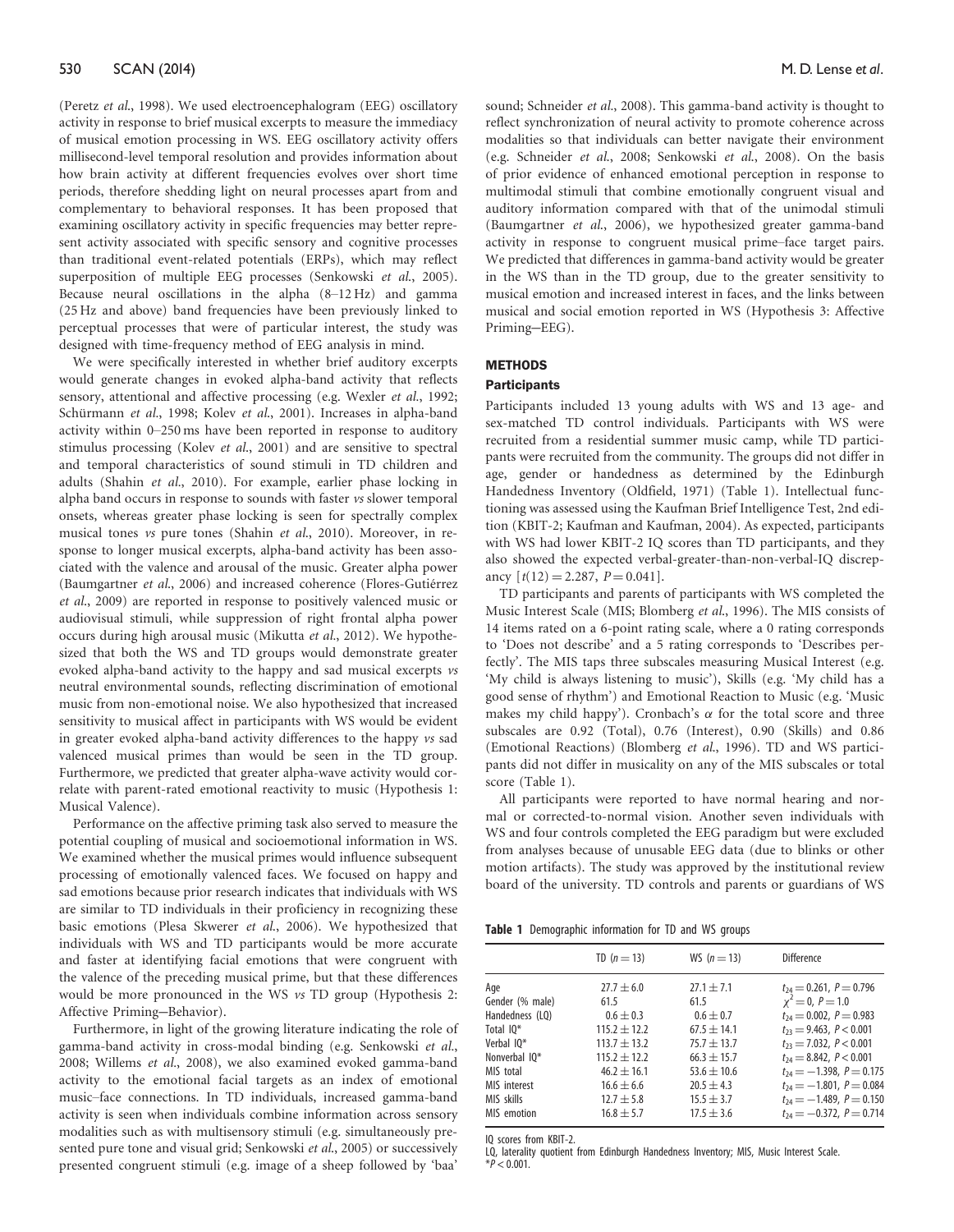## Affective priming in Williams syndrome SCAN (2014) 531

participants provided written consent to participate in the study. Participants with WS provided written assent.

#### Stimuli

The 48 auditory prime stimuli consisted of emotionally valenced music (32 excerpts, 16 happy and 16 sad) and neutral environmental sounds (16 excerpts). The emotional instrumental musical excerpts were created from classical music recordings based on the stimuli used in Peretz et al[. \(1998\).](#page-7-0) Previous research indicates that the emotional valence of these musical excerpts can be identified by 250–500 ms after music onset (Peretz et al[., 1998](#page-7-0)). Sixteen complex environmental sound excerpts (e.g. typewriter) that were rated as neutral on valence and arousal were taken from the International Affective Digitized Sounds ([Bradley and Lang, 2007](#page-7-0)). All auditory stimuli were sampled at 44.1 kHz and edited in Audacity to be 500 ms in length with 50 ms envelope rise and fall time. Stimuli were presented at  $\sim$ 70 dB SPL(A) from a speaker positioned  $\sim$ 60 cm above the participant's head.

The 32 facial target stimuli consisted of photographs of the happy and sad facial expressions (both male and female) of 16 individuals, which were selected from the NimStim Set of Facial Expression [\(http://](http://www.macbrain.org/resources.htm) [www.macbrain.org/resources.htm;](http://www.macbrain.org/resources.htm) [Tottenham](#page-8-0) et al., 2009). Only faces with >80% validity ratings for both the happy and sad version of their face were included. Faces were framed by a white rectangle,  $18.5 \times 25.5$  cm, and presented on a flat screen computer monitor with a black background and were viewed from a distance of 1 m.

## Procedure

To make sure that all participants could accurately identify the emotion of the faces, participants first completed a practice block with only facial stimuli. A face appeared on a computer screen, and participants used a response box to record whether the face was happy or sad by pressing the appropriate response button (e.g. happy face on right side and sad face on left side or vice versa; response side was counterbalanced among participants). Participants needed to achieve at least 75% accuracy in the practice block, with a minimum of four trials. All 13 controls and 11 participants with WS reached the accuracy criterion within 4 trials, while 2 WS participants required 8 trials.

The cross-modal affective priming task included 96 trials evenly divided among three conditions: (i) match (prime and target had same emotion-both happy or both sad); (ii) mismatch (prime and target had different emotions) or (iii) neutral (neutral sound prime followed by emotionally valenced face target). Thus, each auditory prime was used twice, once followed by the happy version and once followed by the sad version of a given face target. Each face was used three times, once following a happy, sad and neutral auditory prime, respectively. All participants had the same prime–target pairings, but presentation order of pairs was randomized across participants. Participants were alerted that a trial was starting by presentation of a fixation cross for 500 ms. Next, participants heard the 500 ms auditory prime. After a 250 ms delay (i.e. stimulus onset asynchrony  $(SOA) = 750$  ms), participants saw the picture of the face, which remained on the screen until they responded via a button press on a response box (Figure 1). Participants were informed that they would hear different sounds but were instructed to focus on the face pictures and to respond whether the face was happy or sad. Stimuli presentation and response collection (accuracy, RT to face) was carried out via E-prime 2.0.

Participants were tested in a quiet room in the psychophysiology laboratory at the university. A research assistant was present in the testing room to answer questions and make sure the participants attended to the task.



Fig. 1 Cross-modal affective priming procedure.

#### EEG collection and preprocessing

EEG was recorded using a high-density array of 128 Ag/AgCl electrodes embedded in soft sponges (Geodesic Sensor Net, ECI, Inc., Eugene, OR, USA) connected to a high impedance amplifier. Data were collected at 250 Hz with a 0.1–100 Hz filter and all electrodes referenced to vertex. Impedance was below 40 k $\Omega$  as measured before and after the EEG session. The Geodesic Sensor Net utilizes an 'isolated common' as a ground sensor such that it is connected to the common of the isolated power supply of the amplifier so that participants are not at risk for electric shock. Following the session, data were bandpass filtered at 0.5–55 Hz and re-referenced to an average reference. EEG was epoched separately for the three types of auditory primes (happy music, sad music and neutral sounds) and the three face target conditions [match (to prime), mismatch (from prime) and neutral (following neutral sound prime)], from 800 ms before stimulus onset to 1200 ms post. The long epochs were required for wavelet analyses. Importantly, statistical analysis was performed only on the segment length of interest and did not overlap with other segments/conditions (see section Data Analysis). Trials with ocular artifacts or other movement were excluded from analysis using an automated NetStation screening algorithm. Specifically, for the eye channels, voltage in excess of  $140 \mu V$  was interpreted as an eye blink and voltage above  $100 \mu V$  was considered to reflect eye movements. Any channel with voltage range exceeding  $200 \mu V$  was considered bad, and its data were reconstructed using spherical spline interpolation procedures. Following automated artifact detection, the data were manually reviewed. If more than 10 electrodes within a trial were deemed bad, the entire trial was discarded. There was no difference in the number of trials kept per group (WS:  $22.6 \pm 5.2$  trials; TD:  $21.6 \pm 5.0$  trials,  $P = NS$ ).

#### Data analysis

## Behavioral data

Group (2: WS vs TD) by condition (3: Match vs Mismatch vs Neutral) repeated measures analysis of variances (ANOVAs) were conducted on the accuracy and RT data in response to the faces. Behavioral analyses were conducted in SPSS 18.0.

## Time-frequency analyses

Wavelet-based time frequency decomposition was conducted using the open source Fieldtrip Toolbox [\(http://www.ru.nl/neuroimaging/field](http://www.ru.nl/neuroimaging/fieldtrip)[trip;](http://www.ru.nl/neuroimaging/fieldtrip) [Oostenveld](#page-7-0) et al.[, 2011\)](#page-7-0). Evoked (phase-locked) time frequency representations (TFRs) were conducted per condition using the average waveform (ERP) for each participant. The average waveform was convolved with a Morlet wavelet with a width of six cycles, resulting in a frequency resolution with a s.d. equals f/6 and a temporal resolution with s.d. equals  $1/(\frac{f}{6})$ . The convolution was completed from 8 to 12 Hz for alpha power and 26 to 45 Hz for gamma power, with a frequency step of  $1 \text{ Hz}$  and a time step of  $4 \text{ ms}$ , between  $-400$  and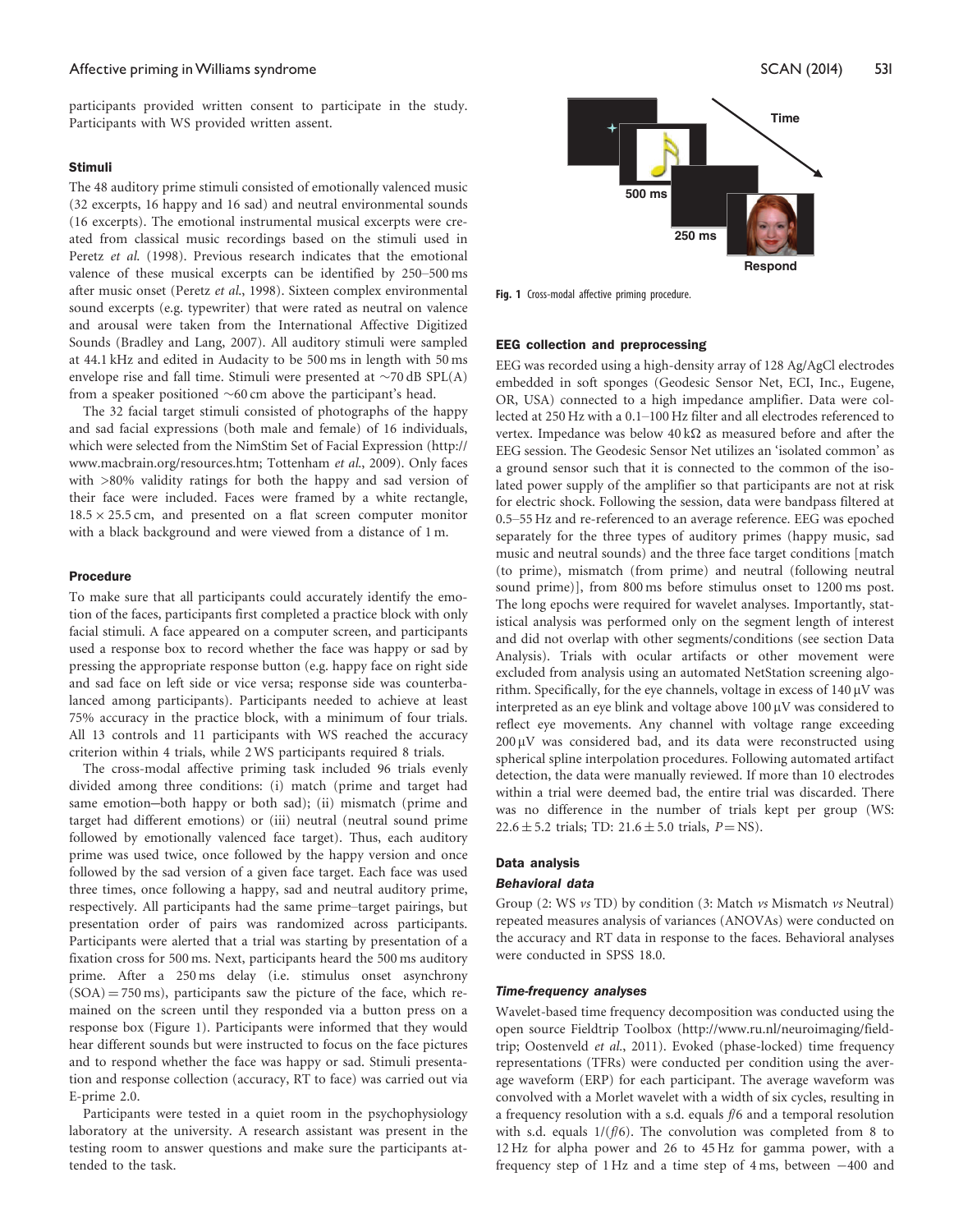800 ms from stimulus zero point (see [Herrmann](#page-7-0) et al., 2005 for details on EEG wavelet analysis).

TFRs were normalized to control for differences in absolute power between individuals. The spectra from  $-100$  to 650 ms across the three auditory prime types (happy music, sad music and neutral sound) were averaged for each participant for the auditory prime analyses, which yielded a baseline frequency at each channel. This latency band was chosen to ensure signal changes were not due to the following target. For the facial target analyses, data were averaged across the three conditions (match, mismatch and neutral) for each participant. For all conditions for each participant, relative percent change in power spectra from their respective baselines (prime vs target) was calculated, yielding normalized power across conditions.

## Cluster randomization tests

For both the alpha and gamma band activity analyses, cluster randomization procedures with planned comparisons were used to test differences in normalized power between conditions [\(Maris and Oostenveld,](#page-7-0) [2007](#page-7-0)). Clustering identified power values for each channel, at each frequency and time point, that showed similar effects and tested the significance of the cluster in a given condition vs another condition, compared with clusters computed from 2500 random permutations of values drawn from both conditions via the Monte Carlo method.  $P < 0.05$  was considered significant.

Because only paired comparisons are possible with the clustering tests, analyses were conducted separately for the WS and TD groups using dependent t-tests. For the auditory primes, we computed comparisons in alpha band activity between each of the auditory primes for the WS and TD groups. For the facial targets, we first conducted comparisons between the match vs mismatch conditions for each group. In the event of a significant difference between these conditions, we then separately compared the match and mismatch conditions vs the neutral target condition (i.e. affective face following neutral sound prime).

### Cluster sum calculations

To relate EEG results to behavioral measures, we summed EEG power values over significant clusters to obtain a single value per participant, for which a correlation could be tested with behavioral scores. Specifically, when there were significant differences in EEG power in a pair of conditions, cluster sums were computed by summing together the EEG power values at each electrode and time point (averaged over the frequency band, as with the clustering analysis itself) for each condition. Correlations were then tested between the alpha cluster sum differences (i.e. differences in total cluster alpha power between pairs of prime conditions) and participants' scores on the MIS Emotional Reaction to Music subscale (Spearman correlations were used because of the ordinal nature of the MIS). Correlations were also tested between the gamma cluster sum differences (i.e. differences in total cluster gamma power among the match vs mismatch conditions) and participants' difference in RT to the same conditions.

## RESULTS

## Behavioral results

A Group (TD, WS)  $\times$  Condition (Match, Mismatch, Neutral) ANOVA for accuracy of facial target emotion identification revealed no effect of Group  $[F(1,24) = 2.65, P = 0.12, \eta p^2 = 0.10]$  or Condition  $[F(2,23) =$ 0.54,  $P = 0.59$ ,  $np^2 = 0.05$ , and no Group  $\times$  Condition interaction  $[F(2,23) = 1.91, P = 0.17, \eta p^2 = 0.14]$ . Average accuracy in the WS group across conditions was  $92.1\% \pm 1.6\%$ , whereas average accuracy in the TD groups across conditions was  $96.3\% \pm 1.2\%$ . Thus, participants in the WS and TD groups were equally accurate at identifying the



Fig. 2 Reaction time to facial targets in WS and TD groups. Although TD individuals did not differ in their reaction time across conditions, individuals with WS responded significantly faster when the emotion of the musical prime and face target matched than when they mismatched  $[t(12) = -2.975, P = 0.012]$ . \* $P < 0.05$ ; \*\* $P < 0.01$ .

target facial emotion regardless of the preceding auditory prime and did not differ from each other.

In contrast, a Group (TD, WS)  $\times$  Condition (Match, Mismatch, Neutral) ANOVA for RT to facial target emotion identification revealed a main effect of Group  $[F(1,24) = 16.27, P < 0.001, \eta p^2 =$ 0.40], reflecting overall faster RT in TD (mean  $\pm$  s.e.: 593.6  $\pm$  1.5 ms) than WS (751.6  $\pm$  5.8 ms) participants. There was no main effect of Condition  $[F(2,23) = 1.52, P = 0.24, \eta p^2 = 0.12]$ , but there was a significant Group  $\times$  Condition interaction [ $F(2,23) = 6.09$ ,  $P = 0.008$ ,  $\eta p^2 = 0.35$ ]. Specifically, although RT across conditions did not differ in controls, individuals with WS were significantly faster in the match than mismatch condition  $[t(12) = -2.98, P = 0.012]$  (Figure 2).

## EEG results

## Auditory primes

Time-frequency analysis of the EEG recorded during the auditory primes revealed differences in evoked alpha-band activity (8–12 Hz) to the happy music vs neutral sound in both the WS and TD groups. In both groups, a large cluster of frontal-central electrodes showed greater early evoked alpha power during the happy music vs neutral sound (WS: 0–236 ms,  $P = 0.004$ ; TD: 4–288 ms,  $P = 0.02$ ; Figure 3). [The extremely early latency of these alpha power differences could be attributed in part to the size of the wavelet (six cycles), which could have resulted in some temporal 'smearing'. The relatively large wavelet size was chosen to allow for greater frequency resolution ([Herrmann](#page-7-0) et al[., 2005](#page-7-0)), at the expense of less sensitive temporal resolution.] Neither group demonstrated evoked alpha power differences between the sad music and neutral sound.

In the WS group only, a cluster of frontal-central electrodes showed greater evoked alpha power during the happy vs sad musical primes  $(P = 0.03)$  from 0 to 452 ms (Figure 4). Furthermore, the difference in alpha power to the happy vs sad musical primes in WS was positively associated with their emotional reactions to music as rated by the MIS ( $\rho$  = 0.615, P = 0.025), but not their alpha power difference to the happy music vs neutral sound ( $\rho = 0.320$ ,  $P = 0.286$ ). The stronger correlation between the emotional reactions to music subscale and the happy vs sad musical prime alpha power difference suggests that the musical primes convey greater emotional information than the neutral sound and support the use of alpha power to index sensitivity to different musical emotions. [To better understand neural responses to the emotional music vs neutral sounds, in a related ongoing research project, complementary analyses are being conducted examining induced alpha power. Induced analyses used the same parameters as the evoked analyses described earlier, except that wavelets were applied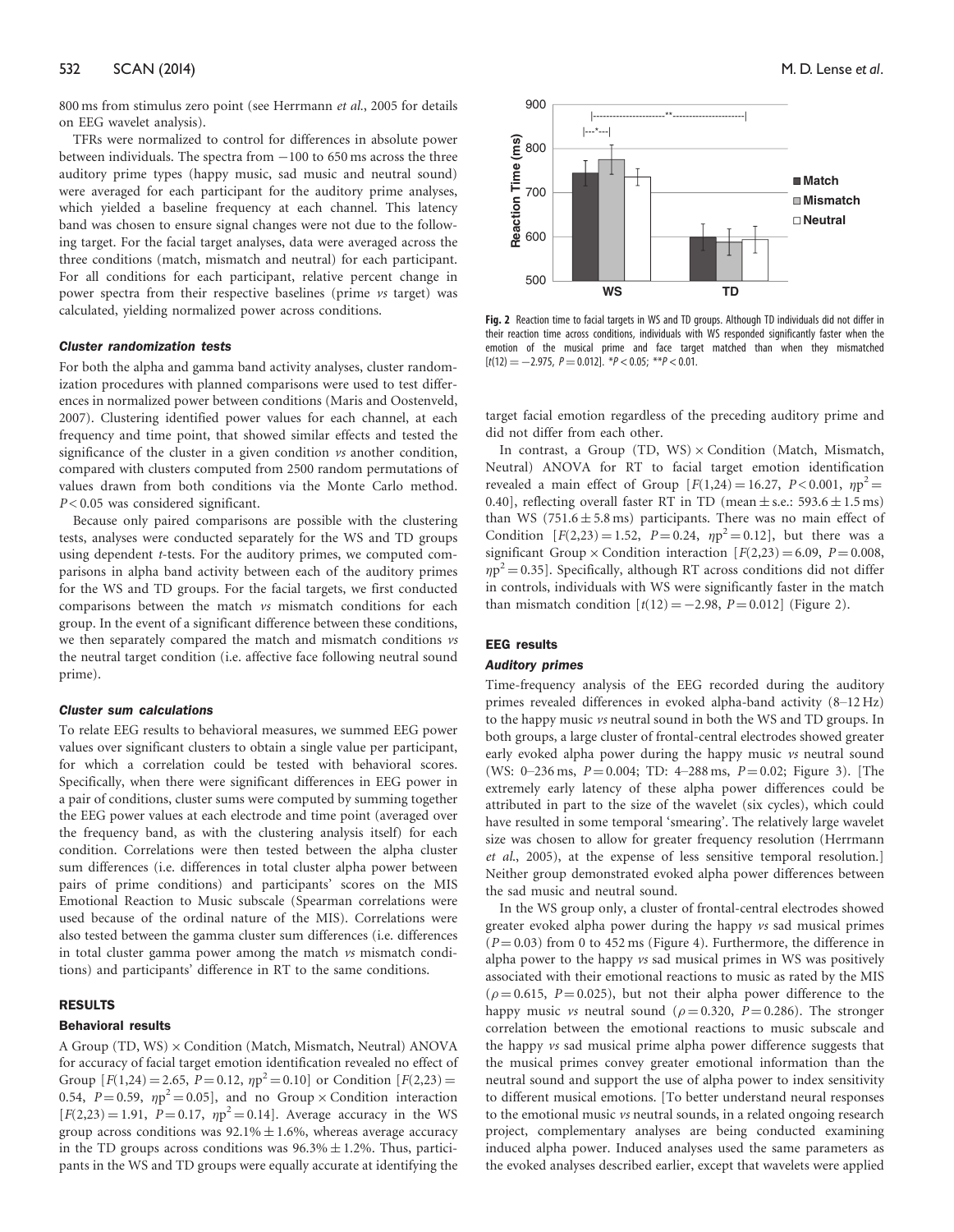

Fig. 3 Differences in evoked alpha (8-12 Hz) power in response to happy (top) vs neutral (bottom) auditory primes in (A) WS and (B) TD groups. Electrodes belonging to the significant clusters at the time point indicated in each topographic plot (right) are represented with asterisks, and overlay activity for the data used in the contrast. The scale is the percent change from baseline (i.e. normalized power). Time-frequency representations (left) were generated by averaging together all of the electrodes belonging to the significant cluster; the same power scale applies to both topographic plots and TFRs. In both WS and TD groups, a large cluster of frontal-central electrodes showed greater early evoked alpha power during the happy music vs neutral sound (WS: 0-236 ms,  $P = 0.004$ ; TD: 4-288 ms,  $P = 0.02$ ).



Fig. 4 Differences in evoked alpha (8-12 Hz) power in response to happy (top) vs sad (bottom) auditory primes in (A) WS and (B) TD groups. In the WS group only, there was a significant cluster of frontal-central electrodes that showed greater evoked alpha power during the happy vs sad musical primes ( $P = 0.03$ ) from 0 to 452 ms. There were no significant clusters in the TD group. See legend of Figure 3 for explanation of plotting.

to single-trial data before averaging. Thus, induced analyses capture activity that is not phase locked across trials and whose exact phase may be jittered from trial to trial with respect to the stimulus onset. Recent studies have revealed that induced alpha activity to non-target stimuli (such as the auditory primes in this study) may reflect sensory perception and judgment of the stimuli (Peng et al.[, 2012\)](#page-7-0). Induced analyses complemented the findings of the evoked analyses in only the WS group with greater induced alpha power to the happy  $\nu s$  neutral primes (420–600 ms,  $P = 0.026$ ) and happy vs sad primes (0–396 ms,  $P = 0.044$ ). In addition, the induced analyses revealed greater induced alpha power to the neutral than the sad stimuli in the WS group (192–420 ms,  $P = 0.024$ ), whereas no alpha power differences between these primes was seen in the TD group.]

### Facial targets

Time frequency analysis of the EEG data to the faces in the match vs mismatch condition indicated differences in evoked gamma power (26–45 Hz) in the WS but not the TD group. As depicted in Figure 5 in the WS group only, a cluster of electrodes encompassed two consecutive bursts of greater evoked gamma power to the face targets that matched vs mismatched the valence of the auditory primes, with a frontal-central distribution from 144 to 516 ms  $(P = 0.001)$ . Differential gamma activity in the match vs mismatch conditions was not associated with the RT differences in these conditions ( $\rho = 0.049$ ,  $P = NS$ ), suggesting that the gamma activity difference was not due to the difference in response button press time in the two conditions.

Because the WS group showed the hypothesized differential evoked gamma activity to the match and mismatch conditions, we further explored differences between match and mismatch facial targets with facial targets that followed the neutral environmental sounds. Again, in the WS group only, there was significantly greater evoked gamma activity to target faces that matched the valence of the musical primes than to those that followed neutral sounds, with a similar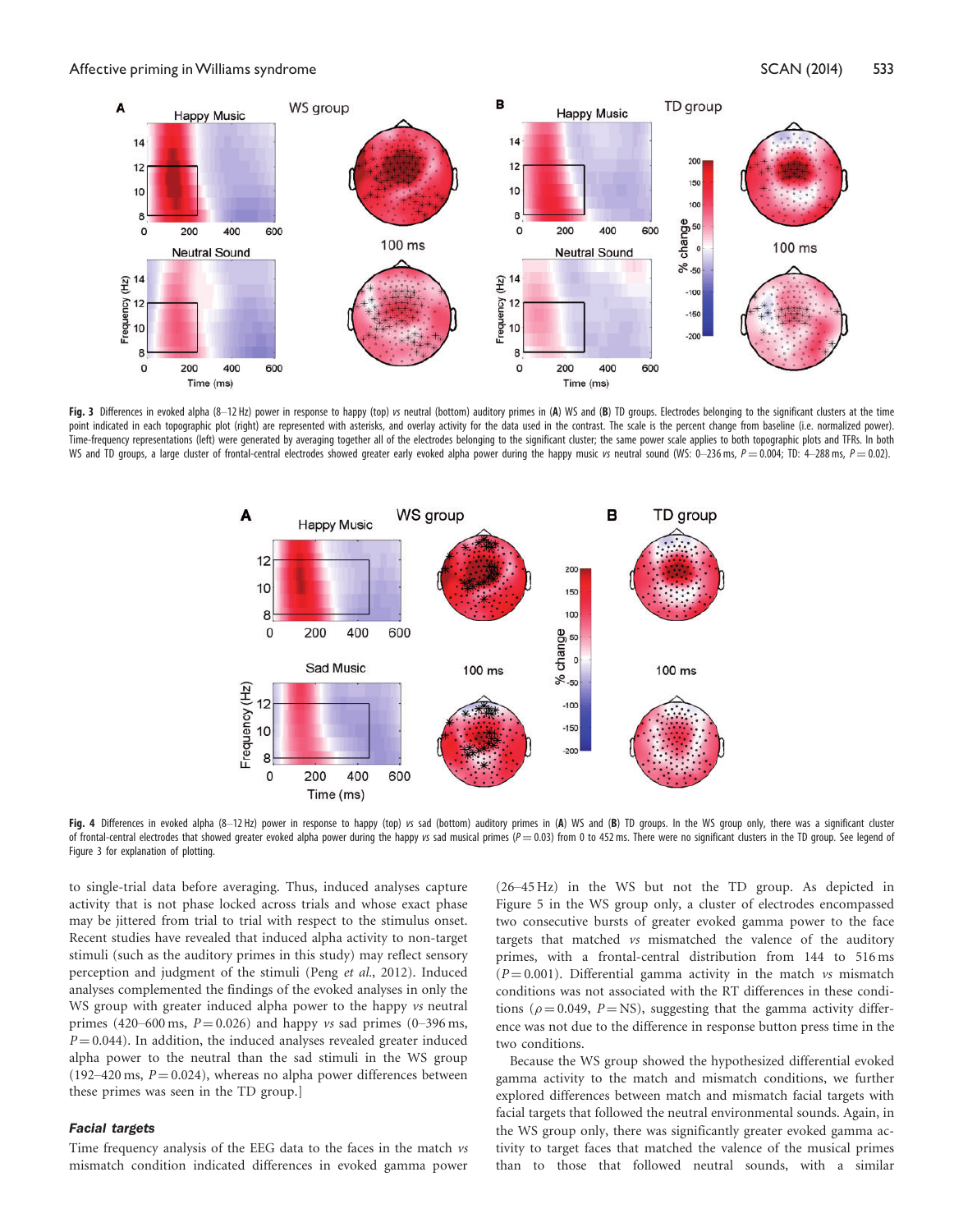

Fig. 5 Differences in evoked gamma (26-45 Hz) power to the facial targets in the match (top) vs mismatch (bottom) conditions in the (A) WS and (B) TD groups. In the WS group only, there were two consecutive bursts of greater evoked gamma power to the face targets that matched the valence of the auditory primes than to those that mismatched the valence of the auditory primes, with a frontal-central distribution from 144 to 516 ms ( $P = 0.001$ ). There were no significant clusters in the TD group. See legend of Figure 3 for explanation of plotting.

frontal-central distribution, from 220 to 372 ms ( $P = 0.01$ ). There were no gamma activity differences between faces that mismatched the valence of the musical prime vs faces that followed neutral sounds.

## **DISCUSSION**

This study had two aims to further our understanding of musicality and socioemotional processing in WS: (i) examine affective processing of extremely short excerpts of music using neural responses and (ii) test the potential of short emotional musical excerpts to modulate the processing of subsequent socioemotional stimuli. Although both TD and WS participants responded differently to happy music than neutral sounds as indexed by evoked alpha power differences, only the participants with WS demonstrated differentiation of happy vs sad music. Furthermore, only in WS participants did the brief emotional music excerpts influence processing of subsequent faces, with greater gamma power observed when the emotion of the face matched that of the preceding music piece.

Evoked alpha power reflects primary sensory processing (Schürmann et al., 1998) and attentional processes, as greater evoked alpha activity was observed to auditory targets vs distractors [\(Kolev](#page-7-0) et al[., 2001](#page-7-0)). Our findings reveal that even 500 ms auditory musical excerpts may attract greater attention than emotionally neutral sounds as reflected by alpha power changes, as brain responses of both TD and WS participants differentiated happy music from non-musical complex environmental sounds. The absence of similar discrimination effects for the sad music vs neutral sounds could be due to differences in psychoacoustic characteristics of the music pieces in the two conditions, such as a lower count of melodic elements within the 500 ms stimulus for the sad excerpts [\(Peretz](#page-7-0) et al[., 1998\)](#page-7-0), resulting in reduced attentional capture or greater similarity with the neutral sounds, which did not contain melodic information. However, the latter explanation is not supported by additional follow-up analyses examining induced rather than evoked alpha power revealing lower induced alpha power to the sad vs neutral primes in the WS (but not TD) group, suggesting that the sad music and neutral sounds contained different information. The discrimination between the sad and neutral primes in the WS group may have been captured by the induced but not the evoked analyses because the induced analyses capture activity that is not tightly phase locked to the stimulus. Future studies can examine the complementary roles of evoked vs induced activity for understanding emotional music processing in WS.

Happy–sad music discrimination was observed only in the WS group, who showed greater alpha power to the former. Differences in alpha power to the happy vs sad music were positively associated with parent-reported emotional reactivity to music. This finding is consistent with prior reports of heightened auditory sensitivities [\(Levitin](#page-7-0) et al., 2005) and increased activation of emotion processing brain regions in response to longer musical excerpts in WS ([Levitin](#page-7-0) et al[., 2003](#page-7-0); [Thornton-Wells](#page-8-0) et al., 2010). We may not have seen happy–sad differences in the TD group in this study due to the short duration of the excerpts because previous studies with longer musical excerpts have reported greater alpha coherence in response to happy vs unpleasant music (Flores-Gutiérrez et al., 2009) and greater alpha power to happy vs fearful audiovisual stimuli [\(Baumgartner](#page-7-0) et al., 2006) in TD individuals.

We also found behavioral and neural evidence of music's ability to modulate the processing of subsequent emotional faces. However, this finding was only present in participants with WS, supporting the hypothesized enhanced relationship between music and socioemotional processing in WS. The WS group demonstrated an affective priming effect both in faster RT and in greater gamma band activity to emotionally congruous vs incongruous music–face pairings. Evoked gamma activity is thought to reflect cross-modal or multisensory integration, with greater gamma power elicited by related than unrelated stimuli (e.g. [Senkowski](#page-7-0) et al., 2005; [Yuval-Greenberg and Deouell,](#page-8-0) [2007;](#page-8-0) [Schneider](#page-7-0) et al., 2008; [Willems](#page-8-0) et al, 2008; for a review, see [Senkowski](#page-7-0) et al., 2008).

Greater cross-modal priming by musical stimuli in persons with WS vs TD individuals is consistent with findings from prior neuroimaging studies that reported atypically diffuse activation in auditory process-ing areas in WS (Levitin et al[., 2003;](#page-7-0) [Thornton-Wells](#page-8-0) et al., 2010). Moreover, adults with WS also demonstrated activation of early visual and visual association areas in response to music (20–40 s of songs, chords or tones) and other auditory stimuli (white noise, vocalizations) [\(Thornton-Wells](#page-8-0) et al., 2010). In addition, functional connectivity studies in WS report increased anisotropy (fiber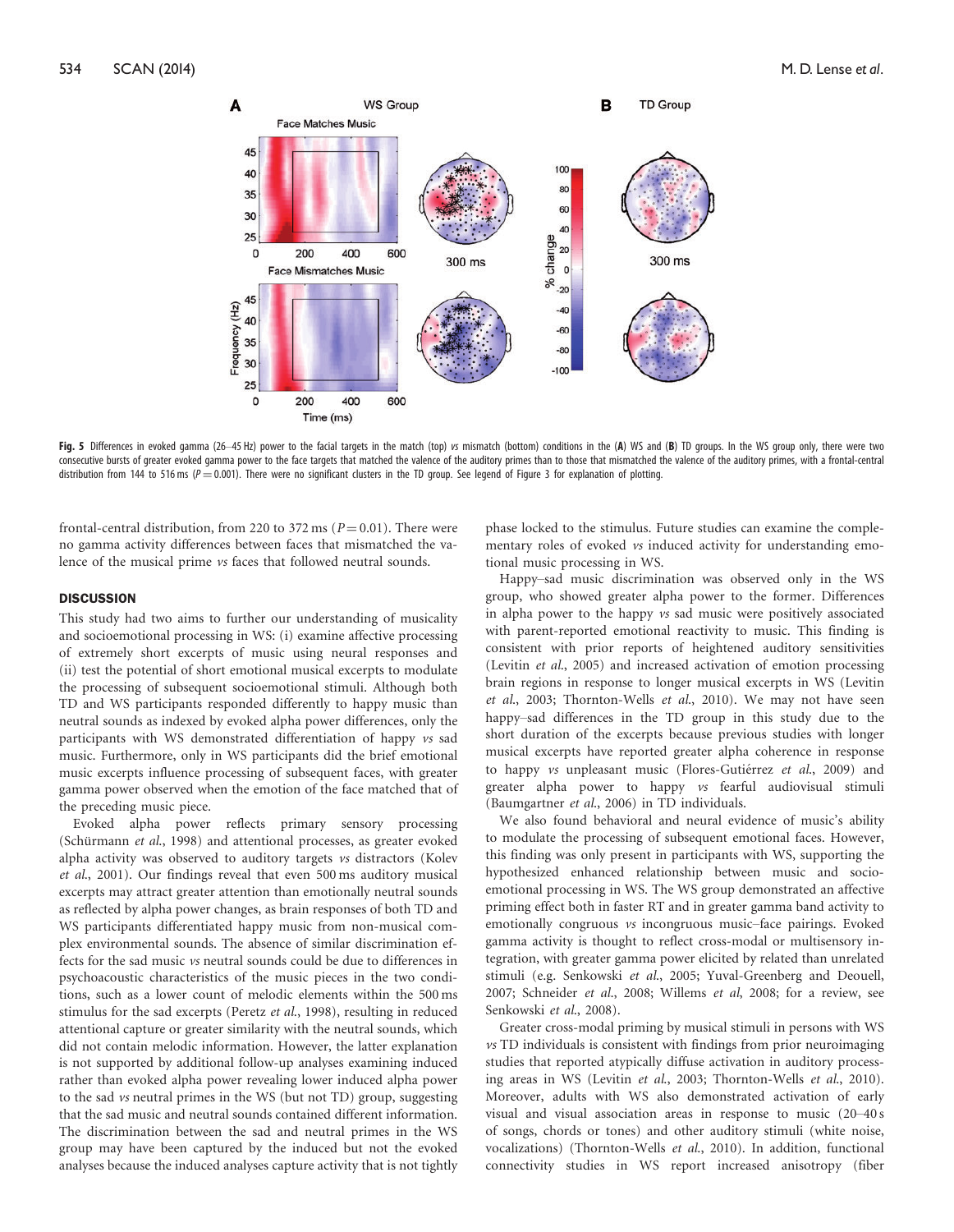coherence) of the inferior longitudinal fasciculus, which connects temporal and occipital lobes and thus may provide physical support for such cross-modal integration (Hoeft et al[., 2007](#page-7-0); [Marenco](#page-7-0) et al., [2007\)](#page-7-0).

The lack of a priming effect in TD participants could be due to the ease of the facial emotion identification task and the resulting ceiling level target performance regardless of the preceding prime. However, there was no difference in accuracy at identifying the facial emotion targets between the TD and WS groups, with both exhibiting high levels of performance. Affective priming effects for emotional face targets have been previously reported in TD individuals (e.g. [Logeswaran](#page-7-0) [and Bhattacharya, 2009](#page-7-0); [Paulmann and Pell, 2010\)](#page-7-0). Thus, it is unlikely that a ceiling effect in the TD group is alone responsible for the lack of priming effect in TD vs WS participants.

Another possible reason for the lack of priming effect in TD may be the relatively long SOA between the auditory primes and facial targets. However, priming effects have been reported in studies of auditory–visual conceptual/semantic priming in TD individuals with SOAs up to 800-1000 ms [\(Orgs](#page-7-0) et al.[, 2006](#page-7-0); Daltrozzo and Schön, [2009\)](#page-7-0). Individuals with WS have a prolonged attentional window and require greater time to disengage from one stimulus and attend to the next ([Lense](#page-7-0) et al[., 2011\)](#page-7-0), thus it is possible that a longer SOA in this study enabled them to integrate the music and face information, whereas the TD group treated auditory and visual stimuli as separate events. Although there is no prior work on multisensory integration in WS, a prolonged multisensory binding window is seen in other developmental disabilities [\(Foss-Feig](#page-7-0) et al., 2010).

Finally, the lack of priming effects in the TD group could be due to their information processing strategy. Previous studies reporting cross-modal priming by music in TD individuals have utilized explicit relatedness judgments between the music and target ([Koelsch](#page-7-0) et al., 2004; Daltrozzo and Schön, 2009; [Steinbeis and Koelsch, 2011](#page-8-0)). When asked to respond only to the affective valence of target words following brief emotional musical excerpts and not to their relatedness, TD participants did not demonstrate a priming effect in RT or N400 differences, even when presentation of the musical prime and semantic target overlapped [\(Goerlich](#page-7-0) et al., 2011). In this study, participants were specifically instructed to only focus on and respond to the faces. Therefore, they may have relied on top–down attentional processes to minimize processing of the musical prime and focus only on the face targets. In contrast, WS participants may have been unable to only focus on the target face. Given their heightened auditory sensitivities ([Levitin](#page-7-0) et al., 2005), higher than typical interest in music [\(Levitin](#page-7-0) et al[., 2004](#page-7-0)) and reported difficulties with attentional disengagement (Lense et al[., 2011](#page-7-0)), reliance on bottom–up processing of the auditory primes may have facilitated music–face priming.

The current finding of the spreading of emotional information from even brief musical excerpts to other emotional information, such as facial expressions, has important clinical implications. Affective auditory information provided by music could be used for socio-emotional interventions. Studies in TD individuals reveal heightened emotional experiences in response to social scenes or faces presented with congruent classical emotional music than to isolated socioemotional visual stimuli ([Baumgartner](#page-7-0) et al., 2006). [Baumgartner](#page-7-0) et al. (2006) reported that this enhanced emotional experience was associated with stronger neural activation, perhaps due to integration across emotion and arousal processing areas. Intriguingly, magnetic resonance imaging studies in WS have revealed atypically diminished activity in the amygdala in response to negative faces [\(Haas](#page-7-0) et al[., 2009](#page-7-0), [2010](#page-7-0)) but greater amygdala activity in response to music ([Levitin](#page-7-0) et al., 2003). Thus, combining music with visual stimuli may lead to greater brain activation in emotion and arousal processing areas to improve emotion recognition and experiences. In addition, although individuals with WS are proficient with happy and sad basic expressions, they struggle with other facial expressions, such as fear and surprise [\(Plesa Skwerer](#page-7-0) et al[., 2006](#page-7-0)). Pairing facial emotions with affective musical cues may improve their ability to recognize these higher-order emotions as music can elicit higher order emotions such as fear (e.g. classical music; [Krumhansl, 1997](#page-7-0); [Baumgartner](#page-7-0) et al., 2006) and a variety of more nuanced emotional states (e.g. classical, jazz, techno, Latin American, pop/rock music; [Zentner](#page-8-0) et al[., 2008](#page-8-0)).

In addition, this study suggests that individuals with WS have increased sensitivity to the emotional characteristics of music. Music may help individuals with WS identify and manage their own emotions. For example, individuals can be taught to explicitly recognize and label the emotional experience of specific musical excerpts to build their emotional vocabulary or to use music to communicate their emotional state to caregivers. Anecdotally, many individuals with WS use music as a form of self-administered therapy, and music listening is associated with fewer externalizing symptoms, while music production is associated with fewer internalizing problems such as anxiety ([Dykens](#page-7-0) et al[., 2005](#page-7-0)).

This study also has implications for attentional issues in WS. In this study, even though participants were not explicitly instructed to attend to the auditory primes, the auditory stimuli appeared to have captured their attention via bottom–up processes. Moreover, even though the participants stayed on task and performed with high accuracy, this automatic attention capture by the auditory prime modulated how they processed the subsequent targets. WS is associated with significant attentional problems, including distractibility, in both childhood and adulthood [\(Elison](#page-7-0) et al.[, 2010](#page-7-0); [Rhodes](#page-7-0) et al.[, 2011; Scerif and Steele,](#page-7-0) [2011\)](#page-7-0). Thus, families and educators need to be aware of the high susceptibility of an individual with WS to distraction by auditory information. Given reported cases of hyperacusis in WS ([Levitin](#page-7-0) et al., [2005\)](#page-7-0), individuals may be distracted by auditory stimuli that may not appear distracting to typical persons. Individuals with WS may need to be given frequent cues to refocus their attention, and learning environments may need to be kept quiet. At the same time, multimodal educational methods, such as pairing auditory cues with visual information (e.g. phoneme-grapheme correspondence in reading), may be particularly beneficial for individuals with WS.

This study has some limitations that need to be addressed in future research. The sample size was relatively small, although consistent with or larger than previous studies examining neural markers of musicality and sociability in WS (e.g. [Levitin](#page-7-0) et al., 2005; Haas et al[., 2009](#page-7-0), [2010](#page-7-0); [Thornton-Wells](#page-8-0) et al., 2010). We did not include a mental-aged matched group because previous studies and our own results have demonstrated that WS participants are capable of performing the explicit task (facial emotion identification) at the same level as their TD peers [\(Plesa Skwerer](#page-7-0) et al., 2006). Moreover, due to maturational changes in oscillatory brain activity (e.g. [Yordanova and Kolev, 1996\)](#page-8-0), an age-matched TD group was the most appropriate comparison group. Finally, this study included only happy and sad emotions, so it is unknown whether the same effects would be seen with other emotions. Future studies could make the cross-modal task more explicit and vary the SOA between the primes and targets to examine what the optimal SOA length is for affective priming in individuals with WS vs TD controls.

In summary, this study used both neural and behavioral data to demonstrate the increased emotional connection to music in WS. The use of very brief emotional musical excerpts highlights the sensitivity of musical emotion processing in WS. Moreover, the neural activity (alpha power) to different musical emotions correlated with parent reports of emotional reactivity to music. The early timing of the alpha activity suggests that this emotional sensitivity may be related to general auditory attention and sensitivities. Future research can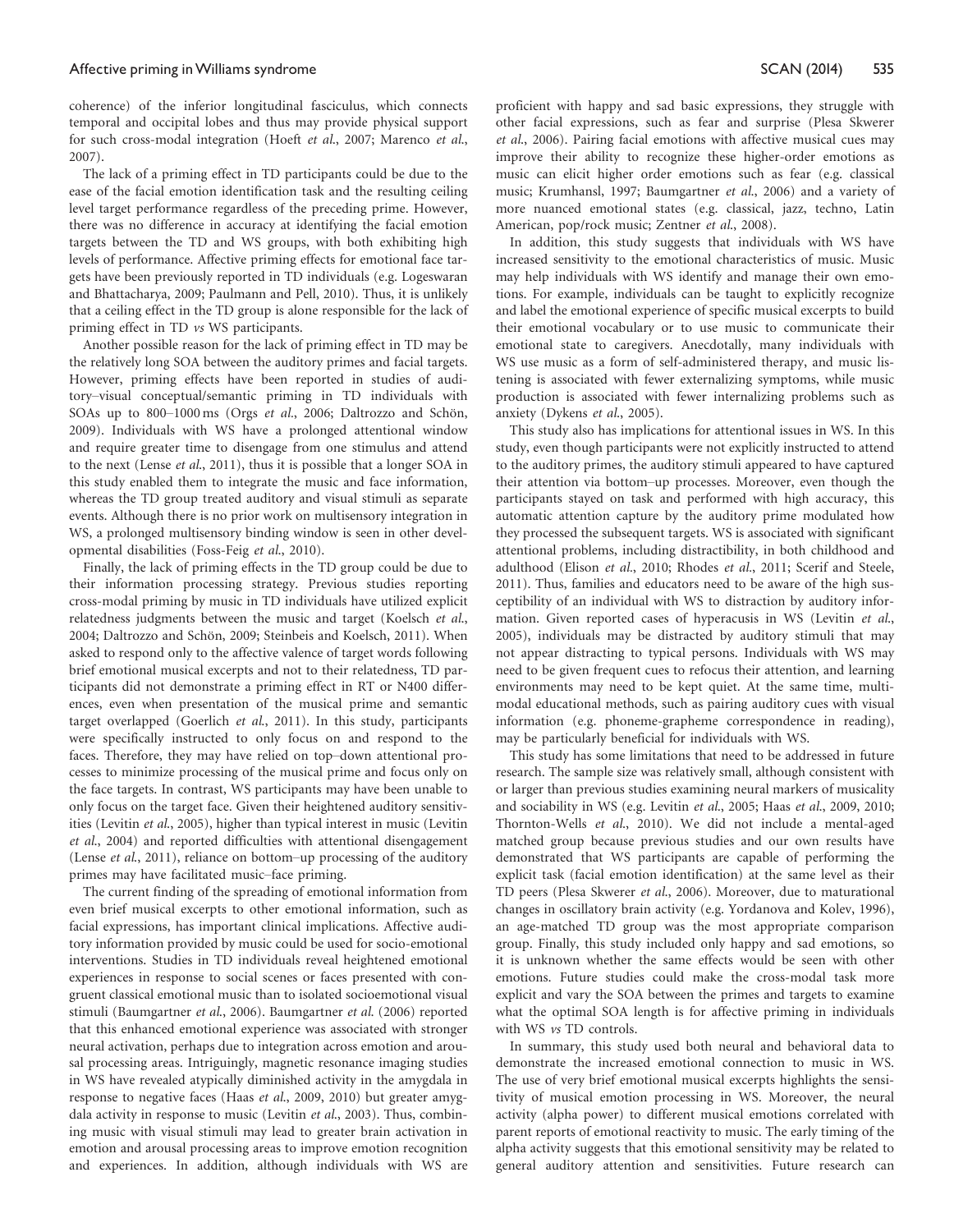<span id="page-7-0"></span>manipulate specific psychoacoustic features to examine their role in the emotional responsiveness to music in WS. Finally, this study provided the first direct neural (gamma power) and behavioral (RT) evidence for an enhanced connection between music and socioemotional processing in WS. These results are consistent with previously hypothesized cross-modal processing of auditory stimuli in WS (e.g. [Thornton-Wells](#page-8-0) et al., 2010), with implications for educational and therapeutic interventions.

#### **REFERENCES**

- Baumgartner, T., Esslen, M., Jäncke, L. (2006). From emotion perception to emotion experience: emotions evoked by pictures and classical music. International Journal of Psychophysiology, 60, 34–43.
- Bhatara, A., Quintin, E.-M., Levy, B., Bellugi, U., Fombonne, E., Levitin, D.J. (2010). Perception of emotion in musical performance in adolescents with autism spectrum disorders. Autism Research, 3(5), 214–25.
- Blomberg, S., Rosander, M., Andersson, G. (1996). Fears, hyperacusis and musicality in Williams syndrome. Research in Developmental Disabilities, 27, 668–80.
- Bradley, M.M., Lang, P.J. (2007). The International Affective Digitized Sounds: Affective Ratings of Sounds and Instruction Manual, 2nd edn. Gainesville: NIMH Center for the Study of Emotion and Attention.
- Daltrozzo, J., Schön, D. (2009). Conceptual processing in music as revealed by N400 effects on words and musical targets. Journal of Cognitive Neuroscience, 21(10), 1882–92.
- Don, A.J., Schellenberg, E.G., Rourke, B.P. (1999). Music and language skills of children with Williams syndrome. Child Neuropsychology, 5(3), 154–70.
- Dykens, E.M., Rosner, B.A., Ly, T., Sagun, J. (2005). Music and anxiety in Williams syndrome: a harmonious or discordant relationship? American Journal of Mental Retardation, 110(5), 346–58.
- Elison, S., Stinton, C., Howlin, P. (2010). Health and social outcomes in adults with Williams syndrome: findings from cross-sectional and longitudinal cohorts. Research, in Developmental Disabilities, 31(2), 587–99.
- Ewart, A.K., Morris, C.A., Atkinson, D., et al. (1993). Hemizygosity at the elastin locus in a developmental disorder, Williams syndrome. Nature Genetics, 5(1), 11–6.
- Flores-Gutiérrez, E.O., Díaz, J.-L., Barrios, F.A., et al. (2009). Differential alpha coherence hemispheric patterns in men and women during pleasant and unpleasant musical emotions. International Journal of Psychophysiology, 71(1), 43–9.
- Foss-Feig, J.H., Kwakye, L.D., Cascio, C.J., et al. (2010). An extended multisensory temporal binding window in autism spectrum disorders. Experimental Brain Research, 203(2), 381–9.
- Gagliardi, C., Frigerio, E., Burt, D.M., Cazzaniga, I., Perrett, D.I., Borgatti, R. (2003). Facial expression recognition in Williams syndrome. Neuropsychologia, 41, 733–8.
- Goerlich, K.S., Witteman, J., Aleman, A., Martens, S. (2011). Hearing feelings: affective categorization of music and speech in alexithymia, an ERP study. PLoS One, 6(5), e19501.
- Haas, B.W., Hoeft, F., Searcy, Y.M., Mills, D., Bellugi, U., Reiss, A. (2010). Individual differences in social behavior predict amygdala response to fearful facial expressions in Williams syndrome. Neuropsychologia, 48(5), 1283–8.
- Haas, B.W., Mills, D., Yam, A., Hoeft, F., Bellugi, U., Reiss, A. (2009). Genetic influences on sociability: heightened amygdala reactivity and event-related responses to positive social stimuli in Williams syndrome. The Journal of Neuroscience, 29(4), 1132-9.
- Harris, P.A., Taylor, R., Thielke, R., Payne, J., Gonzalez, N., Conde, J.G. (2009). Research electronic data capture (REDCap)-a metadata-driven methodology and workflow process for providing translational research informatics support. Journal of Biomedical Informatics, 42(2), 377–81.
- Herrmann, C.S., Grigutsch, M., Busch, N.A. (2005). EEG oscillations and wavelet analysis. In: Handy, T.C., editor. Event-Related Potentials: A Methods Handbook. Cambridge, MA: MIT Press, pp. 229–59.
- Hoeft, F., Barnea-Goraly, N., Haas, B.W., et al. (2007). More is not always better: increased fractional anisotropy of superior longitudinal fasciculus associated with poor visuospatial abilities in Williams syndrome. The Journal of Neuroscience, 27(44), 11960–5.
- Hopyan, T., Dennis, M., Weksberg, R., Cytrynbaum, C. (2001). Music skills and the expressive interpretation of music in children with Williams-Beuren syndrome: pitch, rhythm, melodic imagery, phrasing, and musical affect. Child Neuropsychology, 7(1), 42–53.
- Järvinen-Pasley, A., Vines, B.W., Hill, K.J., et al. (2010). Cross-modal influences of affect across social and non-social domains in individuals with Williams syndrome. Neuropsychologia, 48(2), 456–66.
- Juslin, P.N., Västfjäll, D. (2008). Emotional responses to music: the need to consider underlying mechanisms. Behavioral and Brain Sciences, 31(05), 559–75.
- Kaufman, A., Kaufman, N. (2004). Kaufman Brief Intelligence Test, 2nd edn. Circle Pines, MN: American Guidance Service.
- Koelsch, S., Kasper, E., Sammler, D., Schulze, K., Gunter, T., Friederici, A.D. (2004). Music, language and meaning: brain signatures of semantic processing. Nature Neuroscience, 7(3), 302–7.
- Kolev, V., Yordanova, J., Schürmann, M., Başar, E. (2001). Increased frontal phase-locking of event-related alpha oscillations during task processing. International Journal of Psychophysiology, 39(2–3), 159–65.
- Krumhansl, K. (1997). An exploratory study of musical emotions and psychophysiology. Canadian Journal of Experimental Psychology, 51(4), 336–52.
- Lense, M.D., Dykens, E.M. (2011). Musical interests and abilities in individuals with developmental disabilities. International Review of Research in Developmental Disabilities, 41, 265–312.
- Lense, M.D., Key, A.P., Dykens, E.M. (2011). Attentional disengagement in adults with Williams syndrome. Brain and Cognition, 77, 201–7.
- Levitin, D.J., Cole, K., Chiles, M., Lai, Z., Lincoln, A., Bellugi, U. (2004). Characterizing the musical phenotype in individuals with Williams Syndrome. Child Neuropsychology, 10(4), 223–47.
- Levitin, D.J., Cole, K., Lincoln, A., Bellugi, U. (2005). Aversion, awareness, and attraction: investigating claims of hyperacusis in the Williams syndrome phenotype. Journal of Child Psychology and Psychiatry, and Allied Disciplines, 46(5), 514–23.
- Levitin, D.J., Menon, V., Schmitt, J.E., et al. (2003). Neural correlates of auditory perception in Williams syndrome: an fMRI study. Neuroimage, 18(1), 74–82.
- Logeswaran, N., Bhattacharya, J. (2009). Crossmodal transfer of emotion by music. Neuroscience Letters, 455(2), 129–33.
- Marenco, S., Siuta, M.A., Kippenhan, J.S., et al. (2007). Genetic contributions to white matter architecture revealed by diffusion tensor imaging in Williams syndrome. Proceedings of the National Academy of Sciences of the United States of America, 104(38), 15117–22.
- Maris, E., Oostenveld, R. (2007). Nonparametric statistical testing of EEG- and MEG-data. Journal of Neuroscience Methods, 164(1), 177–90.
- Martens, M.A., Wilson, S.J., Reutens, D.C. (2008). Research review: Williams syndrome: a critical review of the cognitive, behavioral, and neuroanatomical phenotype. Journal of Child Psychology and Psychiatry, and Allied Disciplines, 49(6), 576–608.
- Mikutta, C., Altorfer, A., Strik, W., Koenig, T. (2012). Emotions, arousal, and frontal alpha rhythm asymmetry during Beethoven's 5th symphony. Brain Topography, 25, 423–30.
- Ng, R., Järvinen-Pasley, A., Searcy, Y., Fishman, L., Bellugi, U. (2011). Music and Sociability in Williams Syndrome. Poster sessions presented at the 44th annual Gatlinburg Conference. San Antonio, TX.
- Oldfield, R.C. (1971). The assessment and analysis of handedness: the Edinburgh inventory. Neuropsychologia, 9, 97–113.
- Oostenveld, R., Fries, P., Maris, E., Schoffelen, J.-M. (2011). FieldTrip: open source software for advanced analysis of MEG, EEG, and invasive electrophysiological data. Computational Intelligence and Neuroscience, 2011, 1–9.
- Orgs, G., Lange, K., Dombrowski, J.-H., Heil, M. (2006). Conceptual priming for environmental sounds and words: an ERP study. Brain and Cognition, 62(3), 267–72.
- Paulmann, S., Pell, M.D. (2010). Contextual influences of emotional speech prosody on face processing: how much is enough? Cognitive, Affective & Behavioral Neuroscience, 10(2), 230–42.
- Peng, W., Hu, L., Zhang, Z., Hu, Y. (2012). Causality in the association between P300 and alpha event-related desynchronization. PLoS One, 7(4), e34163.
- Peretz, I., Gagnon, L., Bouchard, B. (1998). Music and emotion: perceptual determinants, immediacy, and isolation after brain damage. Cognition, 68(2), 111–41.
- Plesa Skwerer, D., Faja, S., Schofield, C., Verbalis, A., Tager-Flusberg, H. (2006). Perceiving facial and vocal expressions of emotion in Williams syndrome. American Journal of Mental Retardation: AJMR, 111(1), 15–26.
- Rhodes, S.M., Riby, D.M., Matthews, K., Coghill, D.R. (2011). Attention-deficit/hyperactivity disorder and Williams syndrome: shared behavioral and neuropsychological profiles. Journal of Clinical and Experimental Neuropsychology, 33(1), 147–56.
- Salimpoor, V.N., Benovoy, M., Longo, G., Cooperstock, J.R., Zatorre, R.J. (2009). The rewarding aspects of music listening are related to degree of emotional arousal. PLoS One, 4(10), e7487.
- Scerif, G., Steele, A. (2011). Neurocognitive development of attention across genetic syndromes inspecting a disorder's dynamics through the lens of another. Progress in Brain Research, 189 C, 285–301.
- Schneider, T.R., Debener, S., Oostenveld, R., Engel, A.K. (2008). Enhanced EEG gamma-band activity reflects multisensory semantic matching in visual-to-auditory object priming. NeuroImage, 42(3), 1244–54.
- Schürmann, M., Başar-Eroglu, C., Başar, E. (1998). Evoked EEG alpha oscillations in the cat brain-a correlate of primary sensory processing? Neuroscience Letters, 240(1), 41–4.
- Senkowski, D., Schneider, T.R., Foxe, J.J., Engel, A.K. (2008). Crossmodal binding through neural coherence: implications for multisensory processing. Trends in Neurosciences,  $31(8)$ ,  $401-9$ .
- Senkowski, D., Talsma, D., Herrmann, C.S., Woldorff, M.G. (2005). Multisensory processing and oscillatory gamma responses: effects of spatial selective attention. Experimental Brain Research, 166(3–4), 411–26.
- Shahin, A.J., Trainor, L.J., Roberts, L.E., Backer, K.C., Miller, L.M. (2010). Development of auditory phase-locked activity for music sounds. Journal of Neurophysiology, 103, 218–29.